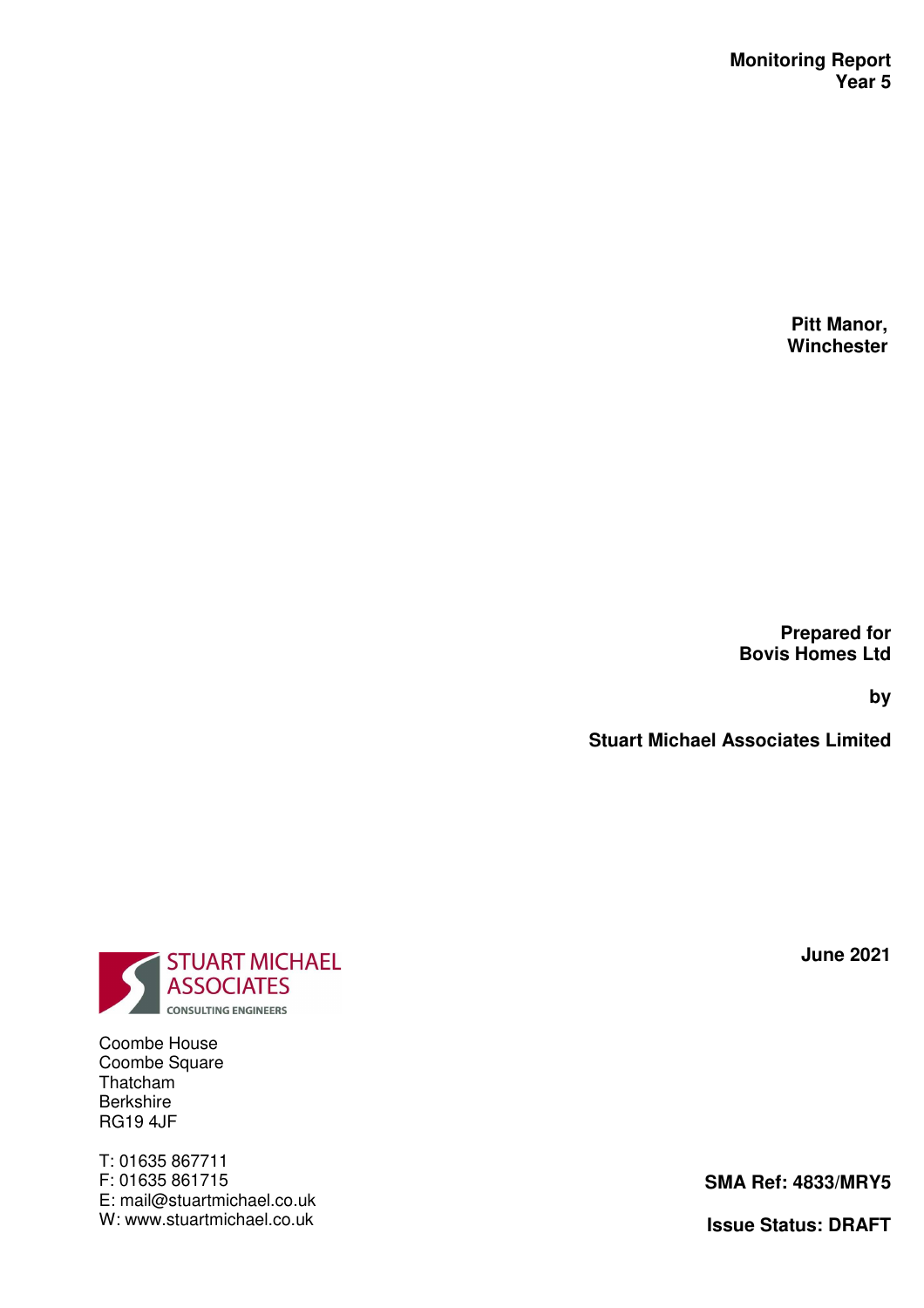|                       | DOCUMENT CONTROL                                                                                               |                   |             |
|-----------------------|----------------------------------------------------------------------------------------------------------------|-------------------|-------------|
| Project               | <b>Pitt Manor, Winchester</b>                                                                                  |                   |             |
| Job No.               | 4833                                                                                                           |                   |             |
| <b>Document Title</b> | <b>Monitoring Report - Year 5</b>                                                                              |                   |             |
| <b>File Location</b>  | N:\Admin Project\4800 to 4899\4833 - Pitt Manor, Winchester Travel Plan\Monitoring<br>Reports\Year 5 June 2021 |                   |             |
| <b>Prepared by</b>    | <b>Caroline Duff</b>                                                                                           | <b>Date</b>       | 2021        |
| <b>Reviewed by</b>    |                                                                                                                | <b>Date</b>       | 2021        |
| <b>Approved by</b>    | <b>Martin Ohrland</b>                                                                                          | <b>Date</b>       | 2021        |
| <b>Document Issue</b> | <b>Description / Changes</b>                                                                                   | <b>Revised by</b> | <b>Date</b> |
| Draft                 | For Client's Comment                                                                                           |                   | 2021        |
|                       |                                                                                                                |                   |             |
|                       |                                                                                                                |                   |             |
|                       |                                                                                                                |                   |             |
|                       |                                                                                                                |                   |             |
|                       |                                                                                                                |                   |             |
|                       |                                                                                                                |                   |             |



#### **COPYRIGHT**

The copyright for this document rests with Stuart Michael Associates Limited. Copyright for documents and other published sources of information prepared by others and used in the document may rest with others.

The contents, in whole or in part, of this document are restricted for use by the client and Stuart Michael Associates Limited in connection with the project in accordance with the terms of engagement. Stuart Michael Associates Limited accepts no liability or responsibility for use of this document for purposes other than those originally intended. Third parties relying on the contents of the document do so at their own risk.

No part of the contents of this document may be copied from any digital viewing system maintained to provide access for public scrutiny or any other source without written permission from the Company Secretary of Stuart Michael Associates Limited.

© Stuart Michael Associates Limited 2021 Stuart Michael Associates Ltd. Registered in England and Wales. Registration Number: 3739154 Registered Office: Coombe House, Coombe Square, Thatcham, Berkshire RG19 4JF. Telephone: 01635 867711 Facsimile: 01635 861715.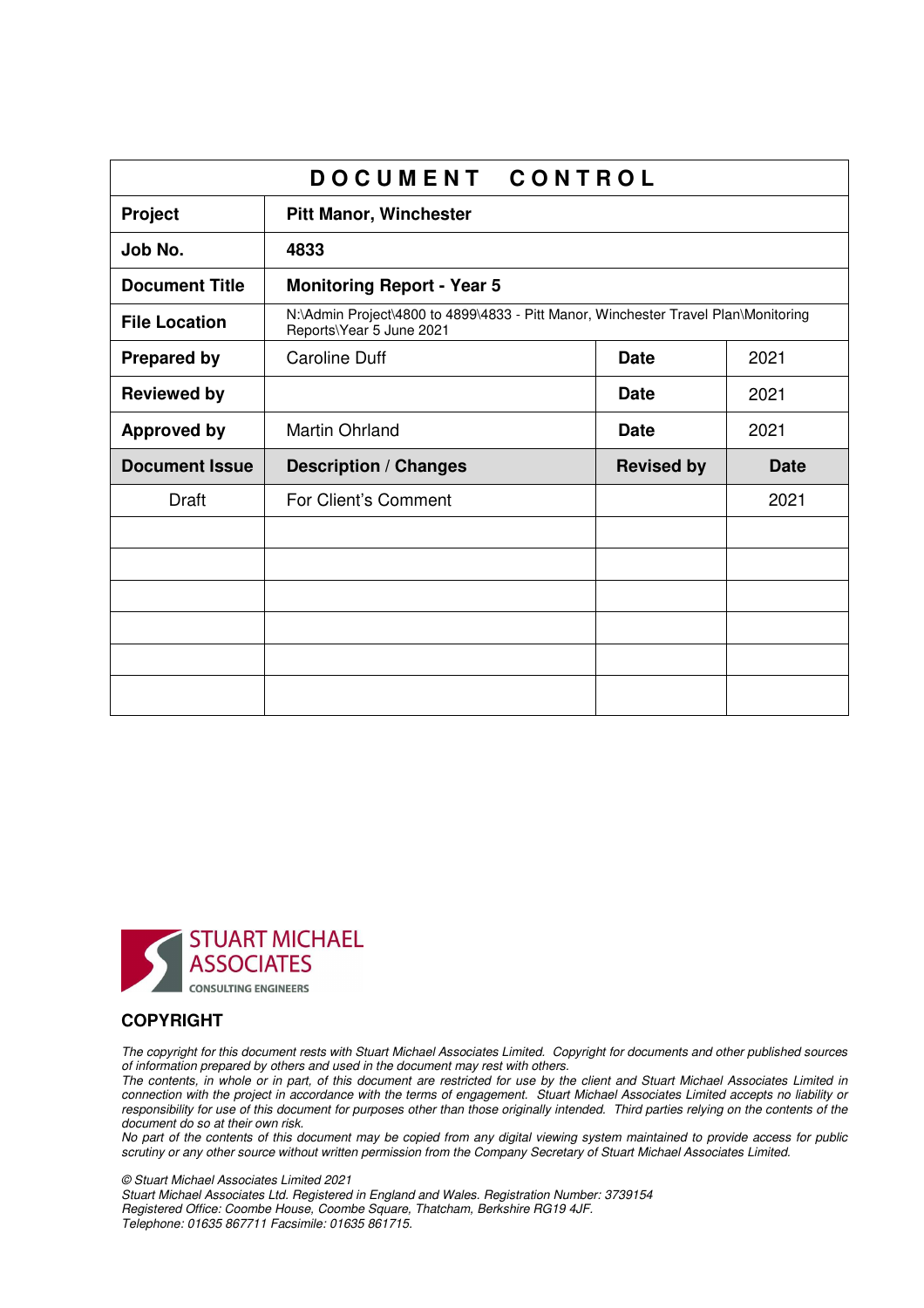

# **CONTENTS**

## **SECTIONS**

#### **PAGE**

| 1.0 | <b>INTRODUCTION</b>                                   |    |
|-----|-------------------------------------------------------|----|
| 2.0 | <b>THE TRAVEL PLAN</b>                                | 3  |
| 3.0 | <b>MONITORING METHODOLOGY</b>                         | 4  |
| 4.0 | <b>MULTI-MODAL TRAVEL SURVEY RESULTS</b>              | 6  |
| 5.0 | ANALYSIS OF MULTI-MODAL TRIP DATA AGAINST TARGETS AND |    |
|     | <b>PROJECTED TRIP GENERATION</b>                      | 9  |
| 6.0 | <b>TRAVEL PLAN MEASURES</b>                           | 12 |
| 7.0 | <b>TRAVEL PLAN REVIEW</b>                             | 14 |
| 8.0 | <b>SUMMARY</b>                                        | 16 |

## **AP P E N D I C ES**

**Appendix 1 Multi-Modal Survey Data – SAM Survey Data Appendix 2 7-Day ATC Data**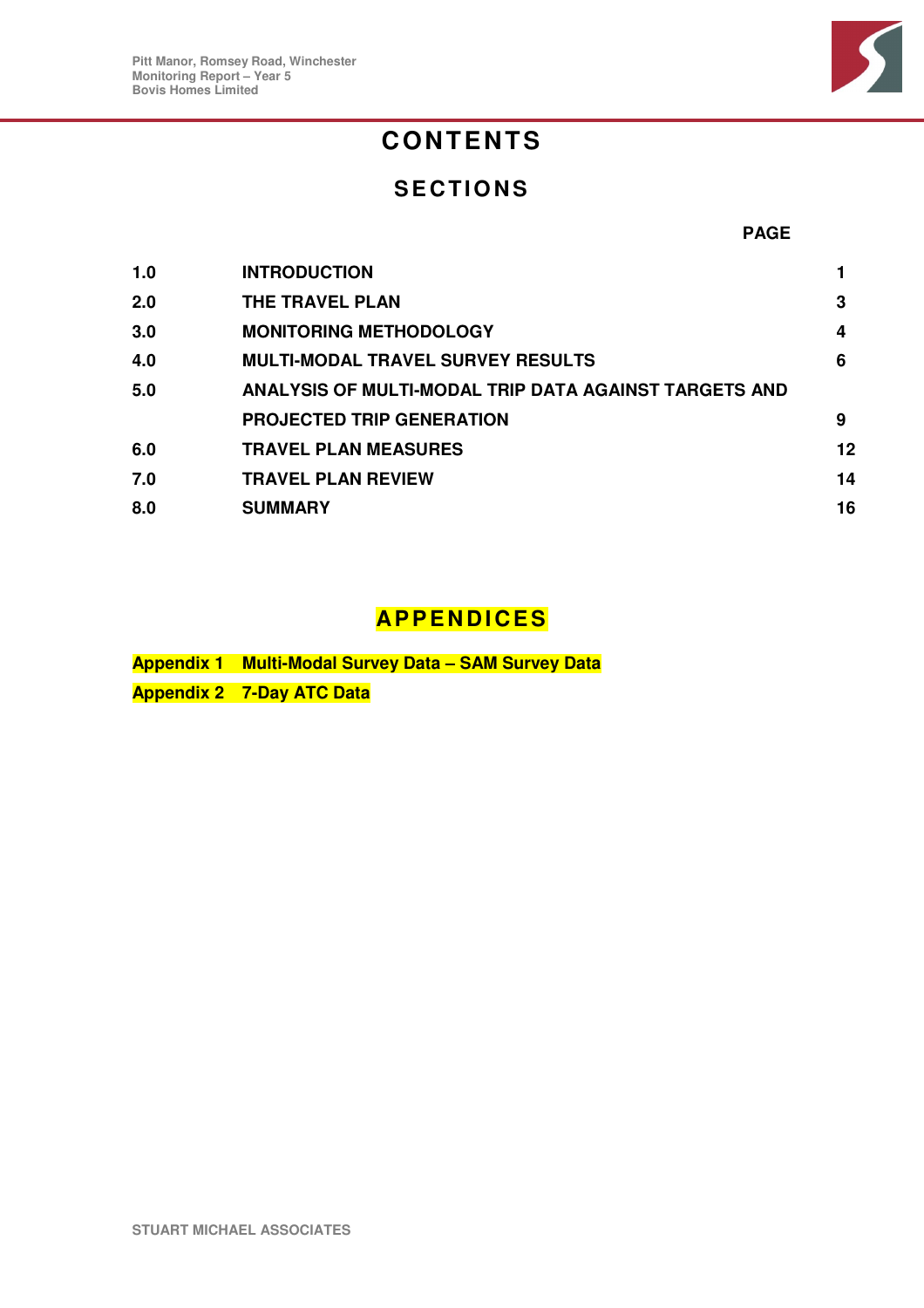

## **1.0 INTRODUCTION**

1.1 This Monitoring Report has been prepared by Stuart Michael Associates Limited (SMA), consulting engineers, on behalf of Bovis Homes Limited. This report reviews the progress of the Residential Travel Plan for the development at Pitt Manor, Winchester (the Site).

## **Background**

- 1.2 Pitt Manor, situated on the western periphery of Winchester will accommodate up to 200 dwellings, including the associated open space, landscaping, roads and car parking. At the time of survey (Wednesday  $26<sup>th</sup>$  May, 2021) all 200 units were occupied.
- 1.3 The development is supported by a Final Travel Plan which has been prepared in accordance with Clause 10.3 of the Section 106 Agreement (S.106) (Planning Applications 13/02322/REM and 10/00122/OUT). This requires that a Final Travel Plan is submitted to and approved by Hampshire County Council (HCC) prior to occupation of the site.
- 1.4 SMA was appointed by Bovis Homes Limited to act as Travel Plan Coordinator (TPC) for the development in 2014. The Final Residential Travel Plan, prepared and submitted by SMA to HCC, was formally approved on 22<sup>nd</sup> February 2016.
- 1.5 Following the approval of the Travel Plan, the Developer was required to implement the Travel Plan. Various measures have, therefore, been implemented during this time. This has included distribution of Residents Travel Packs to each occupant, issue of promotional newsletters and provision of subsidised bus and cycle vouchers to each dwelling that has requested them.
- 1.6 The Travel Plan has been operational since it was approved in February 2016. To date, 200 Residents Packs have been distributed to all 200, now occupied dwellings on site.
- 1.7 As agreed with HCC, the Travel Plan is to be monitored biennially over the 5 year monitoring period. Monitoring is to take the form of multi-modal travel surveys, compliant with the TRICS SAM style methodology.

## **Scope of the Report.**

1.8 This document has been produced to report on the results of the multi-modal survey of the development. The surveyed trip generation has been analysed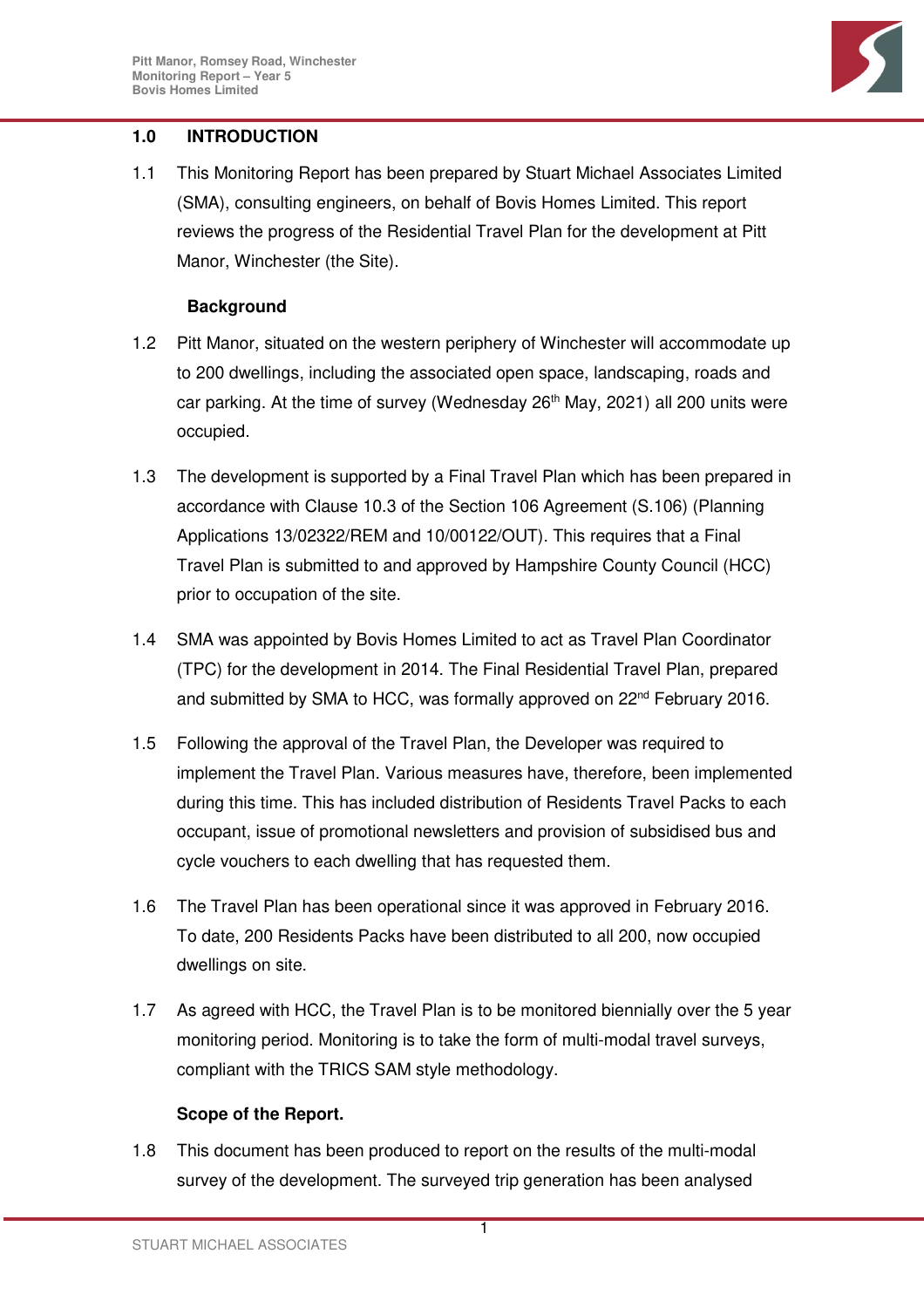

against the forecast trip generation for the development, identified within the approved Final Travel Plan. This analysis has provided the evidence base required to demonstrate whether the headline targeted 15% reduction in the level of single occupancy car journeys to the site during the AM (08:00-09:00) and PM (17:00-18:00) peak hours has been achieved.

- 1.9 A review has also been undertaken of the Travel Plan measures that have been implemented to date (February 2016 – June 2021). Consideration has also been given to any changes in external influences that may have affected travel choices over the life of the Travel Plan.
- 1.10 This report provides an overview of the monitoring methodologies which have been conducted for the Pitt Manor Travel Plan. It includes an overview of the data collected and the evaluation processes that have been applied to assess the data.

## **Report Outline**

1.11 The remainder of this report is structured as follows:

**Section 2** provides an overview of the role of the Travel Plan, its aims and objectives for the Travel Plan period (5 years);

**Section 3** describes the methodology adopted as part of the monitoring and review process of the Travel Plan;

**Section 4** analyses the multi-modal survey data results;

**Section 5** compares the multi-modal survey data alongside that of the forecast trip generation for the development;

**Section 6** summarises the Travel Plan measures which have been implemented to date;

**Section 7** provides a review of the Travel Plan measures in the context of the survey data and identifies any adjustments going forward; and

**Section 8** summarises the findings of the report.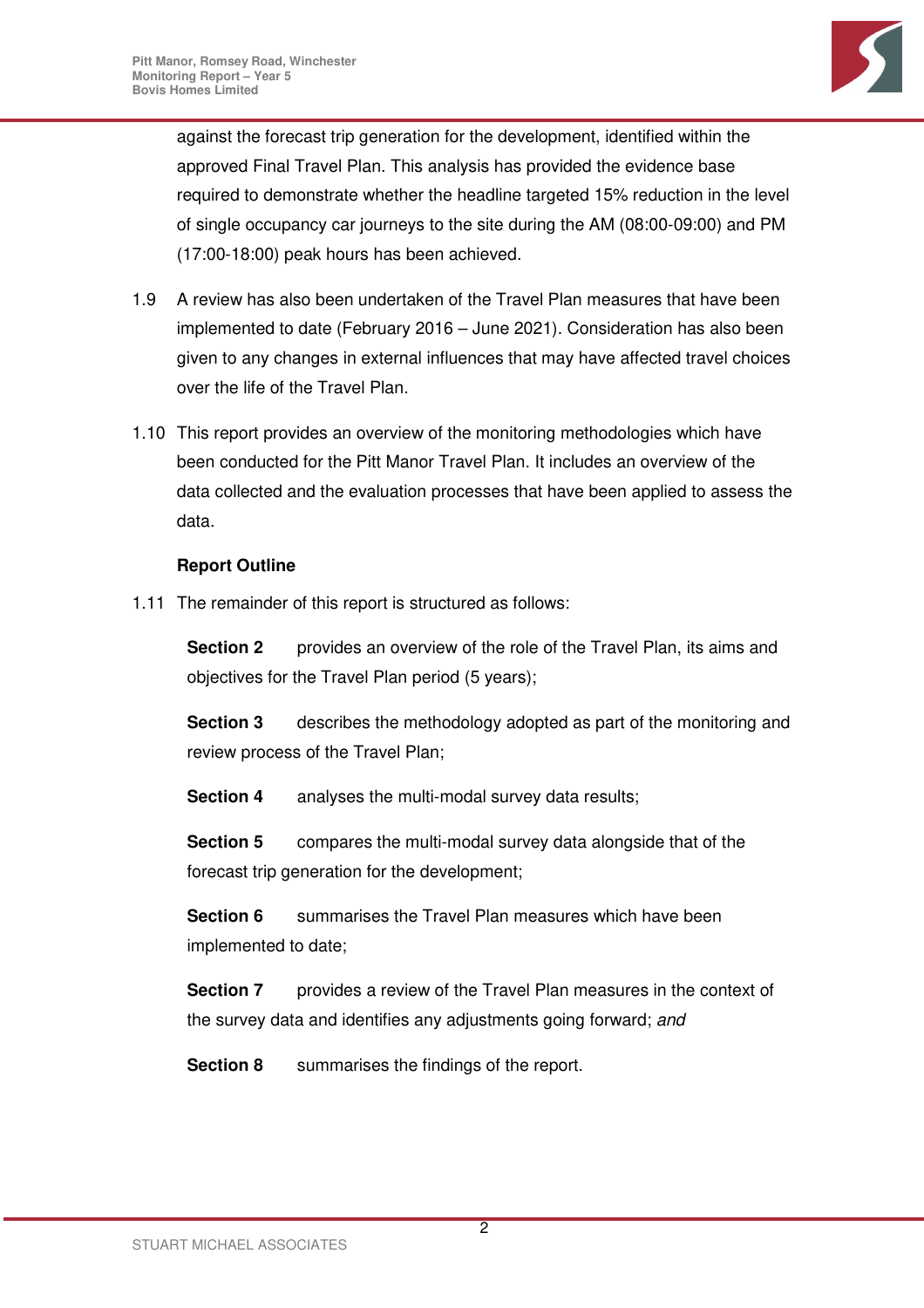

## **2.0 THE TRAVEL PLAN**

- 2.1 The Travel Plan identifies a range of targets and measures to promote sustainable travel modes for residents of the development and surrounding residential areas, with particular emphasis on encouraging a shift away from private car use where it can be realistically achieved.
- 2.2 A package of measures has been designed which are focussed on efficiently and sustainably managing any anticipated transport related impacts of the development. A supporting Communication Strategy has also been developed, to assist with imparting information to residents. The provision of a Residents Travel Pack to each household is a key measure of the Travel Plan.
- 2.3 The Travel Plan is to be managed by the TPC for an initial period of 5 years, with monitoring of the Travel Plan to be undertaken over the 5 year period. Following this 5 year period, it is anticipated that sustainable travel patterns and choices will be inherent and the Travel Plan obligation will be fulfilled.
- 2.4 The key target of the Travel Plan is to "achieve a 15% modal shift away from single car occupancy". Through the successful implementation of the Travel Plan, it is anticipated that this will produce more environmentally sustainable trips from the development and help to reduce the number of single occupancy vehicle movements by 15%. This will be possible by:
	- Reducing the need to travel by private car;
	- Where car use is necessary, increasing car occupancy; and
	- Increasing the use of non-car modes by improving accessibility and travel choice for reaching local schools, leisure facilities, shops, places of interest and days out (e.g. Walking, Cycling & Public Transport).
- 2.5 To assist with delivering the Travel Plan, the TPC has developed working partnerships with the local bus operators and cycle retailers. Development of these partnerships has enabled provision of subsidised voucher schemes for use on local bus services or against cycle purchases, as well as the provision of local travel information. These have been distributed to residents to encourage and incentivise sustainable travel options and reduce reliance on the private car.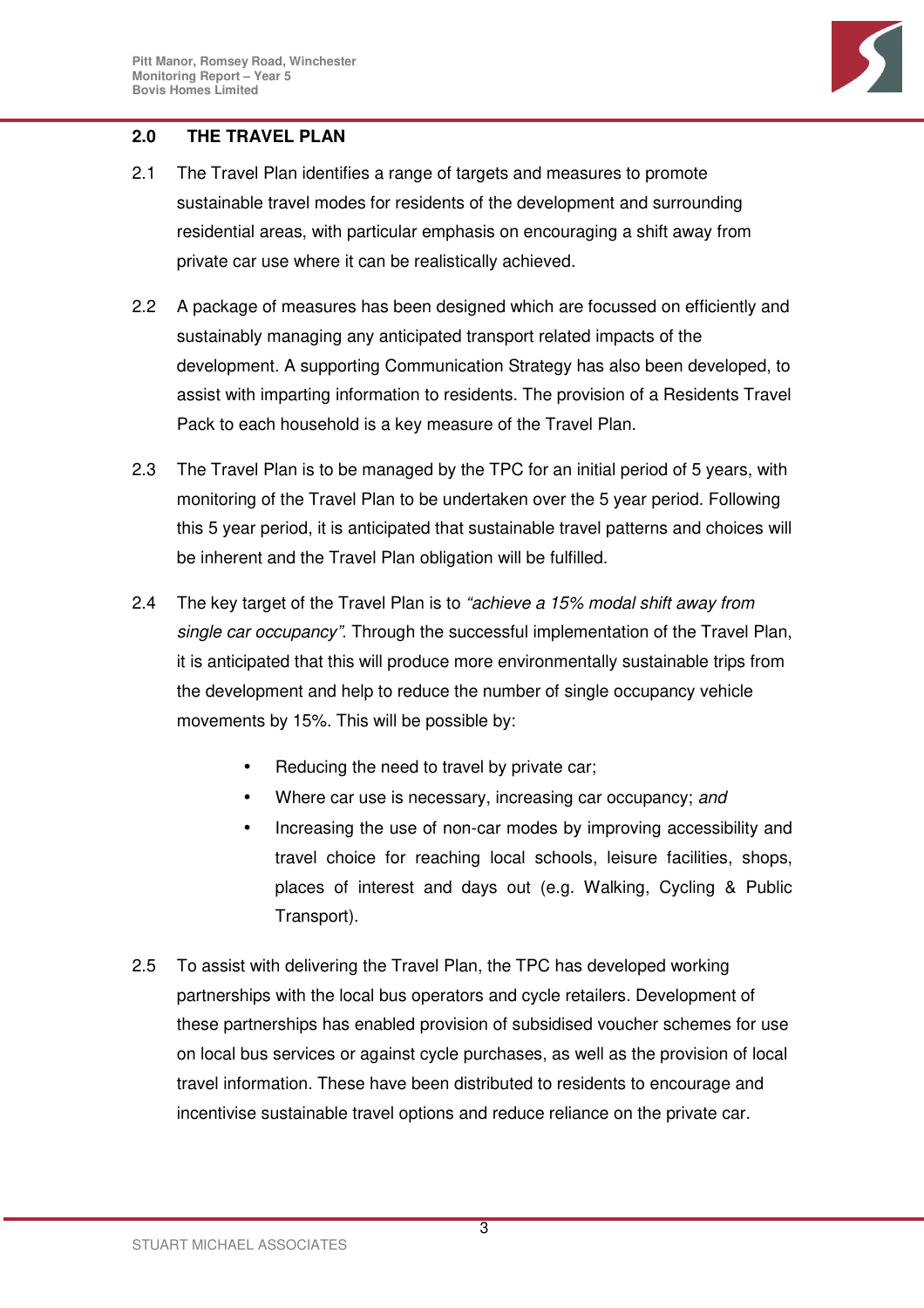

## **External Influences**

- 2.1 The Travel Plans effectiveness in delivering a modal shift in line with its targets can be influenced by a number of external factors. The withdrawal of bus services for example, or increases/reductions in parking charges, can significantly impact upon the attractiveness of a particular mode of travel.
- 2.2 Other external factors such as fuel prices will also have an impact on the number of car trips generated by a development. The recent impacts of Covid-19 has also undoubtedly had an impact on travel behaviour and people choices. This has resulted in a significant reduction in public transport usage, particularly in urban areas, with increases in walking and cycling.
- 2.3 Whilst the impacts of the virus have been severe, at a local level it provided many with an opportunity to think about how and why people travel. With homeworking being forced upon many (particularly in the knowledge-based sectors), this has helped to significantly reduce carbon emissions.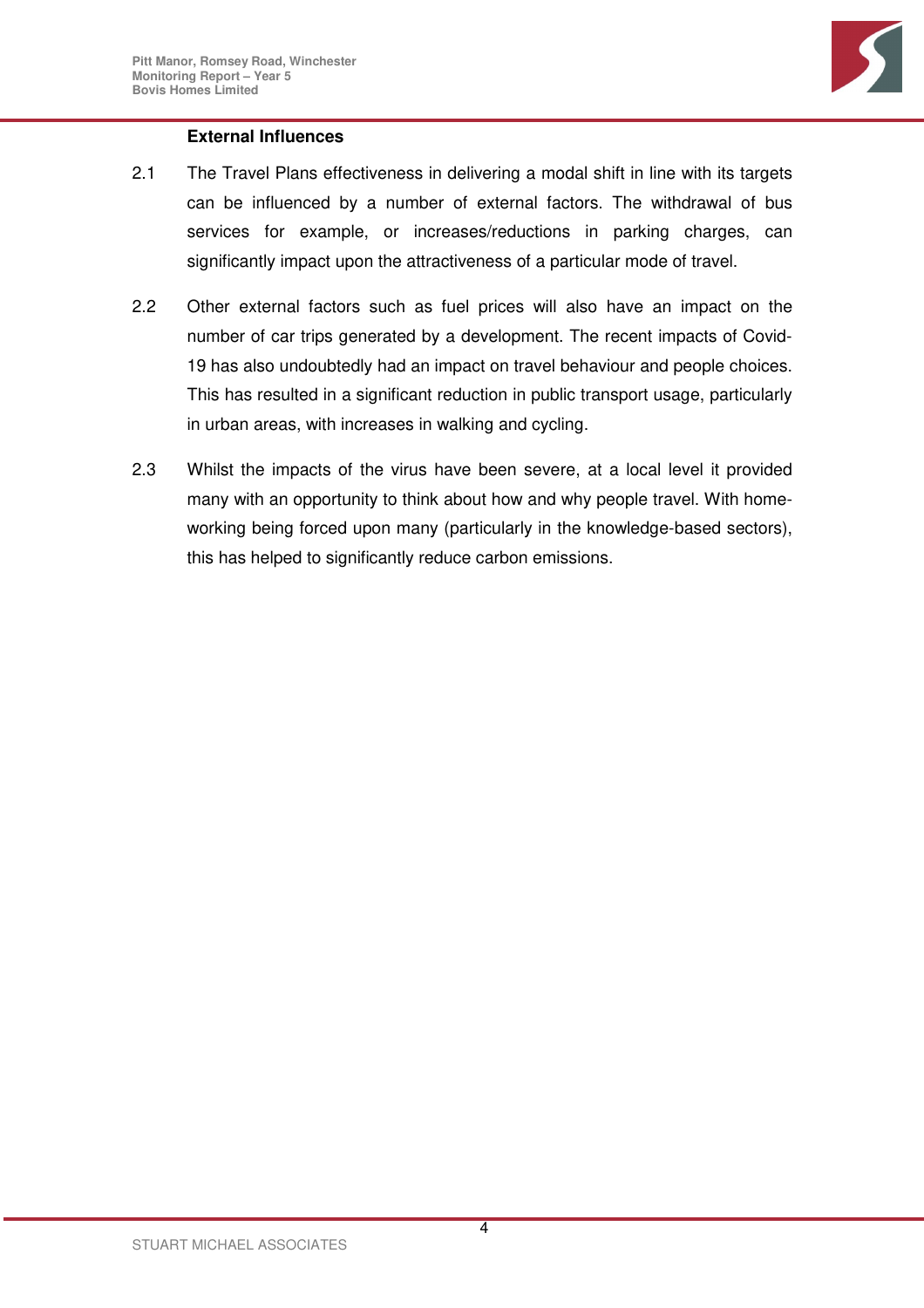

## **3.0 MONITORING METHODOLOGY**

3.1 This methodology has been designed in accordance with the HCC desired approach for developments of this scale. This has been adopted to provide the relevant data which will indicate the level of modal shift achieved for the development to date.

#### **Travel Surveys**

- 3.2 HCC require that developments of this size (200 dwellings) should be subject to the TRICS 'Standard Assessment Methodology' (SAM) to monitor the trip generation of the site. As agreed with HCC, this is to be completed in Year's 1, 3 and 5. Data is collected by way of a manual multi-modal survey, to collate the following information:
	- Inbound and outbound movements by all travel modes on a typical day;
	- Car occupancy: and
	- Development details including travel plan measures.
- 3.3 The first multi-modal survey was undertaken Monday  $7<sup>th</sup>$  March 2016. The second survey, was undertaken on Thursday 7<sup>th</sup> June, 2018 and the third survey. which this report focusses upon, was undertaken on Wednesday 26<sup>th</sup> May, 2021. These survey periods did not coincide with any school or public holidays.
- 3.4 The survey was conducted by TRICS over a 12 hour period (07:00-19:00) across the whole development. At the time of the survey, all of the 200 total units on the site were occupied.
- 3.5 The results of these multi-modal surveys have been assessed against the TRICS forecast data, to review the trip generation per dwelling.
- 3.6 An Automatic Traffic Count (ATC) located along Romsey Road, 60m north east of the junction with Pitt Road, was undertaken from Tuesday  $5<sup>th</sup>$  June – Monday 11<sup>th</sup> June 2018, refer to Figure 2.1.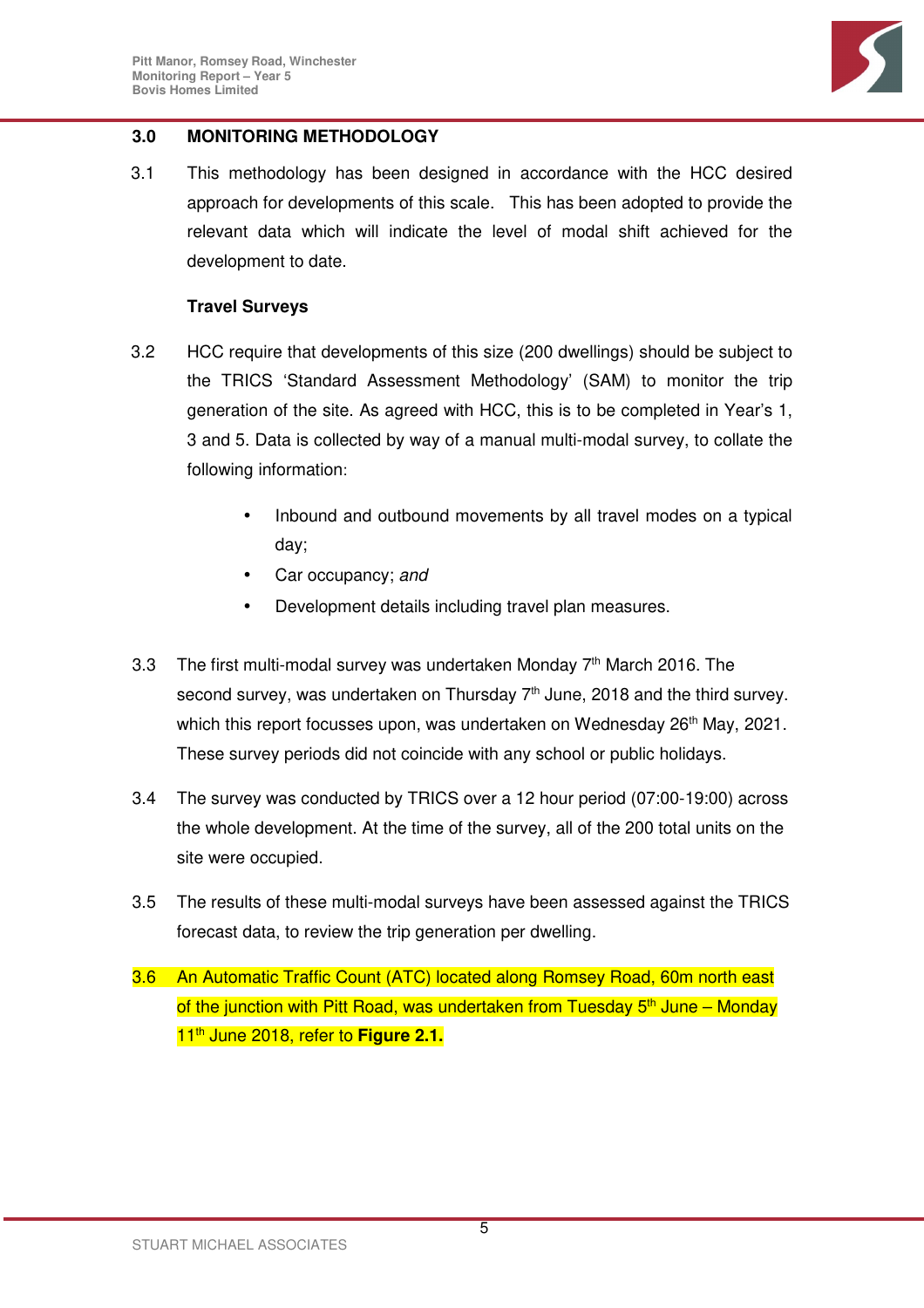

## **4.0 MULTI-MODAL TRAVEL SURVEY RESULTS**

## **Multi Modal Survey Results**

- 4.1 To establish the current multi-modal trip generation for the development, multimodal surveys were undertaken at the following junctions which provide access to the development.
	- Romsey Road/ Pitt Road (Main Site Vehicular/Pedestrian/Cycle access)
	- Pitt Road Roundabout/ Park and Ride Car Park Entrance (Vehicular/Pedestrian/Cycle access)
	- Pedestrian Route to Kilham Lane (east) (Pedestrian/Cycle access)
- 4.2 The day of survey, was selected to accord with the Department for Transport (DfT) guidance on Transport Assessment (May 2021). The guidance advises that "Recommended periods for data collection are in Spring and Autumn which include the neutral months of April, May, June, September and October."
- 4.3 This section presents the observed, morning peak hour (08:00-09:00), evening peak hour (17:00-18:00) and daily trip generation (07:00-19:00) at each of these junctions. The full batch of data is attached at **Appendix 1**.
- 4.4 In view of the build out at Pitt Manor and the increased occupation of the development over time, traffic flows are anticipated to increase. The traffic count data is therefore, better compared against the forecast trip generation for the development, to establish whether a reduction from the predicted traffic generation has been achieved.
- 4.5 **Table 4.1** below summarises the multi-modal trip data for the Site.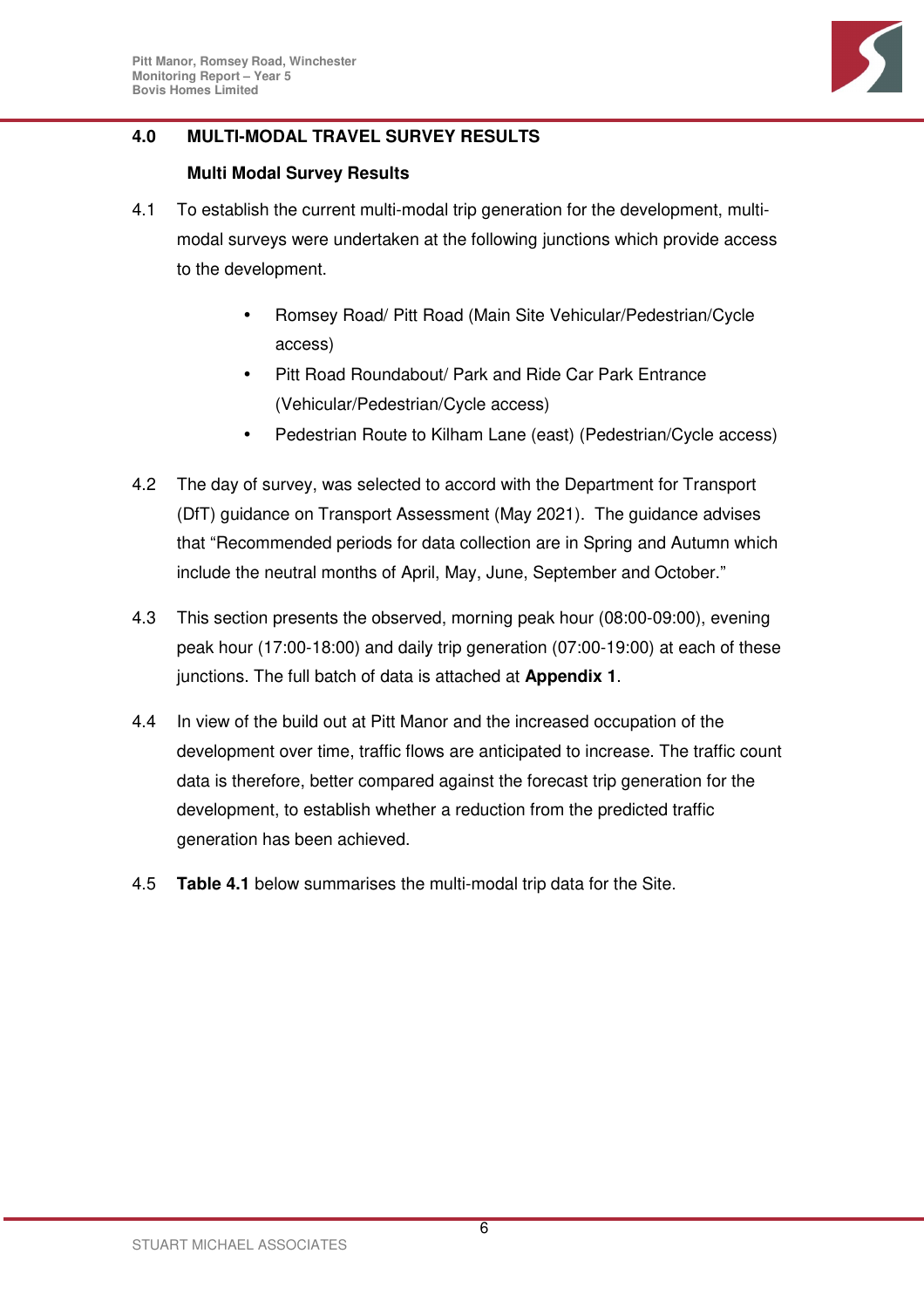

|                                                                             | AM (08:00-09:00)         |                   |                |             | PM (17:00-18:00)        |                          |                |             |
|-----------------------------------------------------------------------------|--------------------------|-------------------|----------------|-------------|-------------------------|--------------------------|----------------|-------------|
| <b>Mode</b>                                                                 | <b>ARRIVALS</b>          | <b>DEPARTURES</b> | <b>TOTALS</b>  | %           | <b>ARRIVALS</b>         | <b>DEPARTURES</b>        | <b>TOTALS</b>  | %           |
| <b>Car</b>                                                                  | 20                       | 64                | 84             | 42%         | 49                      | 36                       | 85             | 64%         |
| <b>LGV</b>                                                                  |                          |                   | $\overline{6}$ |             | 3                       |                          |                |             |
| <b>Motorcycle</b>                                                           | 0                        | 0                 | $\overline{0}$ | 0%          | $\overline{\mathbf{0}}$ | $\overline{0}$           | $\overline{0}$ | 0%          |
| Car/LGV/Motorcycle<br><b>Multi Occupancy</b><br><b>Vehicles (Car Share)</b> | $\overline{\mathbf{12}}$ | <mark>29</mark>   | 41             | <b>19%</b>  | $\overline{19}$         | $\overline{\mathbf{13}}$ | 32             | <b>23%</b>  |
| <b>Bicycle</b>                                                              |                          | 0                 | $\overline{0}$ | 0%          | $\overline{\mathbf{0}}$ |                          |                | 1%          |
| <b>Bus/Tram</b>                                                             |                          | 9                 | 10             | <b>5%</b>   | 9                       |                          | 9              | 6%          |
| Rail                                                                        |                          |                   | $\overline{0}$ | 0%          | $\overline{0}$          |                          |                | 0%          |
| <b>Pedestrians</b>                                                          | 18                       | 54                | 72             | 34%         |                         |                          | 9              | 6%          |
| <b>TOTAL</b>                                                                | 56                       | 157               | 213            | <b>100%</b> | 87                      | 56                       | 143            | <b>100%</b> |

**Table 4.1 – Multi-Modal Arrivals/Departures for Pitt Manor** 

**(200/ 200 units occupied)** 

4.6 It is shown in **Table 4.1** that of the 90 two-way movements of Cars and LGVs recorded during the AM Peak, 41 of these vehicles were multi-occupancy vehicles (car share). Similarly, during the PM Peak, of the 91 two-way movements of Cars and LGVs, 32 of these were multi-occupancy vehicles (car share).

## Multi Modal Two-Way Trip Generation

4.7 The total observed two-way trip generation for the development has been calculated from **Table 4.1** and is provided within **Table 4.2** below.

|                                              | <b>AM</b>     | <b>PM</b>       | <b>DAILY</b>  | <b>AM</b>     | <b>PM</b>     | <b>DAILY</b>     |
|----------------------------------------------|---------------|-----------------|---------------|---------------|---------------|------------------|
| <b>Mode</b>                                  | <b>TOTALS</b> | <b>TOTALS</b>   | <b>TOTALS</b> | <b>TOTALS</b> | <b>TOTALS</b> | <b>TOTALS</b>    |
| <b>Single Occupancy</b><br><b>Vehicle</b>    | 50            | <mark>59</mark> | 509           | 22%           | 37%           | <mark>34%</mark> |
| <b>Multi-Occupant Vehicle</b><br>(Car-Share) | 96            | <mark>79</mark> | <b>635</b>    | 42%           | 50%           | 43%              |
| <b>Bicycle</b>                               | 0             |                 |               | 0%            | 1%            | 1%               |
| <b>Bus/Tram</b>                              | 10            | 9               | 84            | 4%            | 6%            | 6%               |
| Rail                                         |               |                 |               | 0%            | 0%            | 0%               |
| <b>Pedestrians</b>                           | 72            | 9               | 243           | 32%           | 6%            | 16%              |
| <b>Total People</b>                          | 228           | 158             | 1479          | <b>100%</b>   | <b>100%</b>   | <b>100%</b>      |

**Table 4.2 - Summary of 2021 Two-Way Multi-Modal Trips (200/ 200 units occupied)**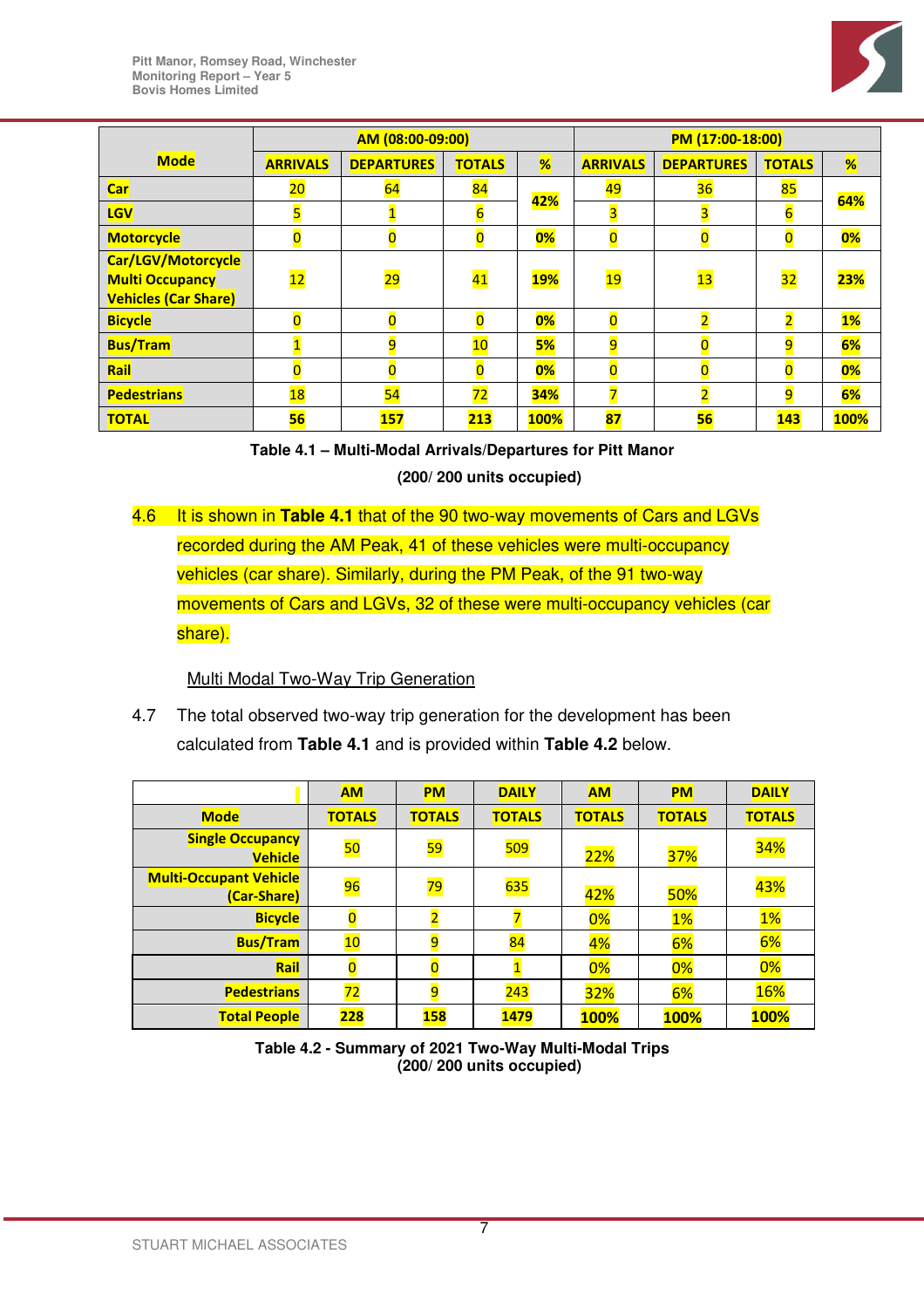

#### **Observations**

- 4.8 Based upon the recorded data, the following observations can be made:
	- As expected, the predominant travel mode is the private car for the PM peak periods and daily scenario, however, the majority of vehicle users are sharing car journeys;
	- Walking proved to be the most common alternative travel mode to the car, representing 32% and 6% of trips during the AM and PM peak hours respectively and 16% of trips daily;
	- Car sharing represented approximately 43% of trips during both the AM peak hour and over the course of the day, whilst car sharing represented approximately 50% of trips in the PM peak hour; and
	- Travel by public transport was similar to walking trips during the PM peak (6%) and throughout the day (6%).

## **ATC – Romsey Road**

- 4.9 The ATC **(Appendix 2 refers)** located along Romsey Road recorded a 5-day average weekday morning (08:00-09:00) traffic flow of 1,666 two-way movements and a 5-day average weekday evening (17:00-18:00) traffic flow of 1,906 two-way movements. These flows do not include pedal cycles or motorcycles movements.
- 4.10 Vehicle speeds have also been recorded as part of the ATC surveys along Romsey Road with the average and 85<sup>th</sup> percentile two-way speeds provided in **Table 4.3.**

| Location                                                                               | <b>Average Speed (mph)</b> | 85 <sup>th</sup> Percentile Speed (mph) |
|----------------------------------------------------------------------------------------|----------------------------|-----------------------------------------|
| <b>Romsey Road, 60m north east of the junction</b><br>with Pitt Road - north-eastbound | 27.0                       | 34.0                                    |
| <b>Romsey Road, 60m north east of the junction</b><br>with Pitt Road - south-westbound | 29.3                       | 35.6                                    |

**Table 4.3 – Vehicle Speeds on Romsey Road** 

**(157 of 200 units occupied)**

4.11 As Table 4.3 indicates, both average and 85<sup>th</sup> percentile speeds along Romsey Road are below the 40mph speed limit.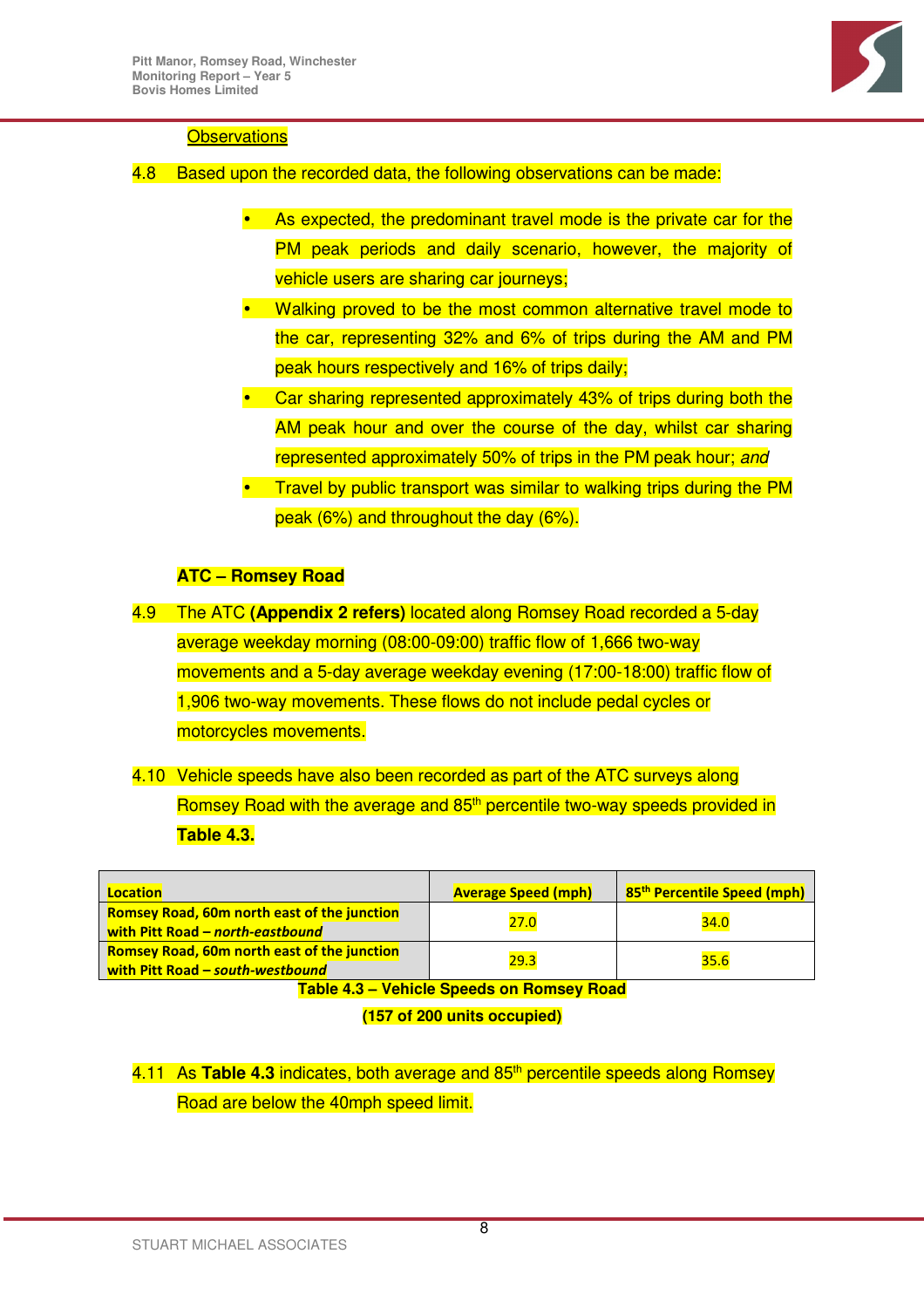

## **5.0 ANALYSIS OF MULTI-MODAL TRIP DATA AGAINST TARGETS AND PROJECTED TRIP GENERATION**

## **Observed Modal Split Comparison against the Travel Plan Targets**

5.1 The vehicular modal split for the development has been calculated from the recorded trip generation for the Site (**Table 4.2 refers**). This is reproduced at **Table 5.1** below.

|                                                                        | <b>AM</b>               | <b>PM</b>       | <b>DAILY</b>  | <b>AM</b>     | <b>PM</b>     | <b>DAILY</b>  |
|------------------------------------------------------------------------|-------------------------|-----------------|---------------|---------------|---------------|---------------|
| <b>Mode</b>                                                            | <b>TOTALS</b>           | <b>TOTALS</b>   | <b>TOTALS</b> | <b>TOTALS</b> | <b>TOTALS</b> | <b>TOTALS</b> |
| <b>Single Occupancy</b><br><b>Vehicle</b>                              | <b>50</b>               | <mark>59</mark> | <b>509</b>    | 22%           | <b>37%</b>    | <b>34%</b>    |
| <b>Passenger in</b><br><b>Multiple-Occupant</b><br>vehicle (Car-Share) | 96                      | <mark>79</mark> | <b>635</b>    | 42%           | 50%           | 43%           |
| <b>Bicycle</b>                                                         | $\overline{\mathbf{0}}$ | $\overline{2}$  |               | 0%            | 1%            | 1%            |
| <b>Bus/Tram</b>                                                        | 10                      | 9               | 84            | 4%            | 6%            | 6%            |
| Rail                                                                   | $\overline{\mathbf{0}}$ | $\overline{0}$  | $\mathbf 1$   | 0%            | 0%            | 0%            |
| <b>Pedestrians</b>                                                     | 72                      | 9               | 243           | <b>32%</b>    | 6%            | <b>16%</b>    |
| <b>Total Vehicular Share</b>                                           | 50                      | 59              | 509           | 22%           | <b>37%</b>    | 34%           |
| <b>Total Sustainable Travel</b><br><b>Mode Share</b>                   | <mark>178</mark>        | <mark>99</mark> | 970           | 78%           | 63%           | 66%           |

**Table 5.1 : Pitt Manor 2021 Modal Split (200/ 200 units occupied)** 

- 5.2 The output targets proposed for the development were set out in the Travel Plan for The Pitt Manor site. These are reproduced below:
	- **Outcome 1:** To ensure that the development does not exceed the TRICS residential development trip rate in the AM (0.474) or PM (0.539) peak periods at both the interim period (3 years after 1<sup>st</sup> occupation) and at full occupation years.
	- **Outcome 2:** Achieve a modal split for sustainable modes for the development, (60%), during the AM and PM peak hours over the life of this Travel Plan
	- **Outcome 3:** To achieve an increase in modal share for bus travel from 10% to 14% over the life of the travel plan.
	- **Outcome 4:** To reduce the modal split for single occupancy car journeys from 47% to 40% over the life of the Travel Plan.
	- **Outcome 5:** To achieve a 15% reduction in single occupancy car journeys, to be transferred to sustainable modes by the end of the Travel Plan period.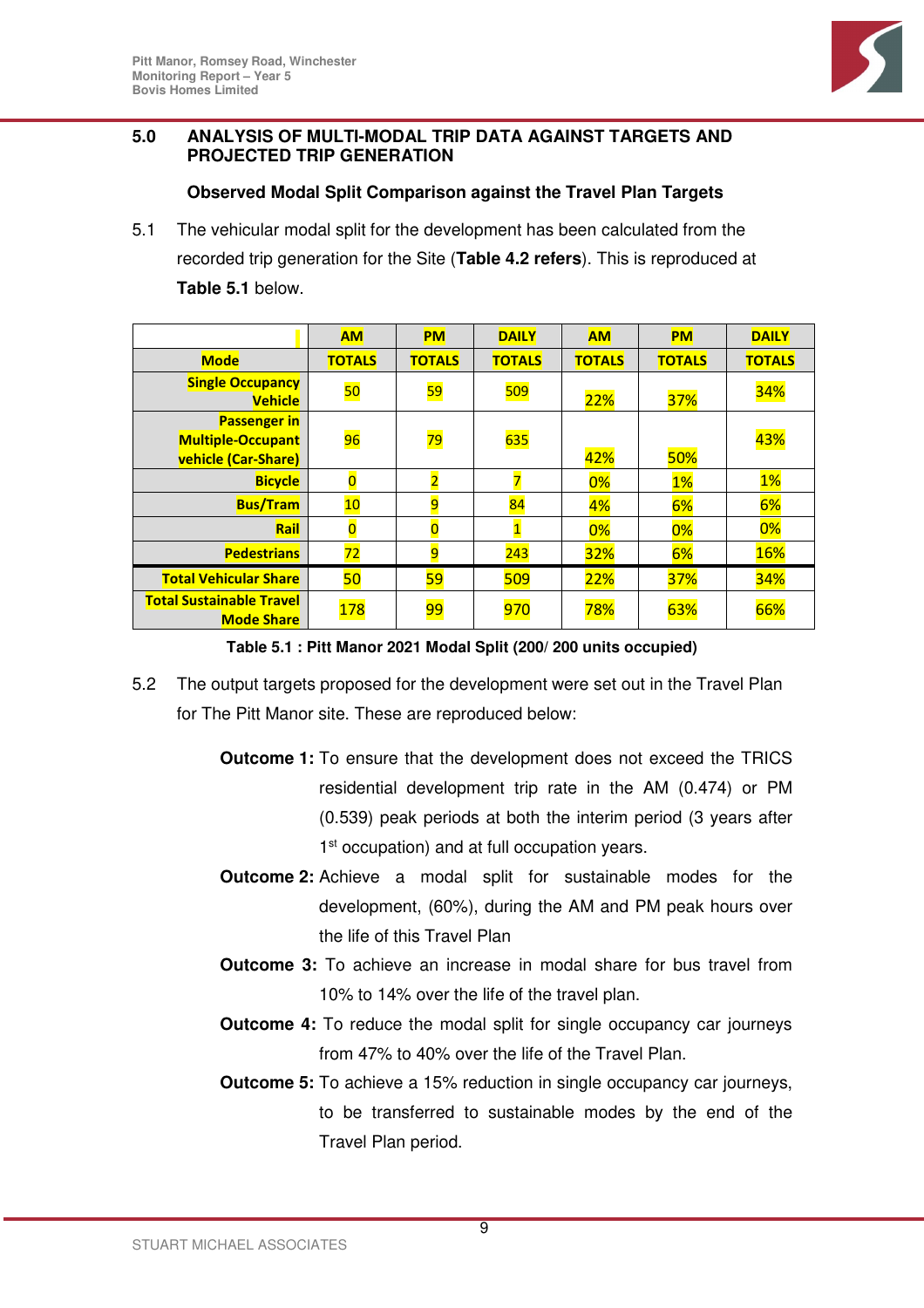

|                                                                                                                                                                                                                                                                      | <b>Time Scale</b>      |                        |                                                             | <b>2018 (171 dwellings)</b>                                 |              |  |  |
|----------------------------------------------------------------------------------------------------------------------------------------------------------------------------------------------------------------------------------------------------------------------|------------------------|------------------------|-------------------------------------------------------------|-------------------------------------------------------------|--------------|--|--|
| <b>Provisional Target</b>                                                                                                                                                                                                                                            | <b>Occupation</b>      | Year <sub>5</sub>      | <b>AM</b>                                                   | <b>PM</b>                                                   | <b>DAILY</b> |  |  |
| <b>Outcome 1:</b> To ensure that the<br>development does not exceed the<br>TRICS residential development trip<br>rate in the AM (0.474) or PM (0.539)<br>peak periods at both the interim<br>period (3 years after 1st occupation)<br>and at full occupation years). | AM: 0.474<br>PM: 0.539 | AM: 0.474<br>PM: 0.539 | AM: 0.586                                                   | PM: 0.592                                                   | 5.019        |  |  |
| <b>Outcome 2:</b> Achieve a modal split<br>for sustainable modes for the<br>development, (60%), during the AM<br>and PM peak hours over the life of<br>this Travel Plan.                                                                                             | 60%                    | 60%                    | 78%                                                         | 63%                                                         | 66%          |  |  |
| <b>Outcome 3:</b> To achieve an increase<br>in modal share for <b>bus travel</b> from<br>10% to 14% over the life of the<br>Travel Plan.                                                                                                                             | 10%                    | 14%                    | 4%                                                          | 6%                                                          | 6%           |  |  |
| <b>Outcome 4:</b> To reduce the modal<br>split for single occupancy car<br>journeys from 47% to 40% over the<br>life of the Travel Plan.                                                                                                                             | 47%                    | 40%                    | <b>22%</b>                                                  | 37%                                                         |              |  |  |
| <b>Outcome 5: To achieve a 15%</b><br>reduction in single occupancy car<br>journeys, to be transferred to<br>sustainable modes by the end of the<br>Travel Plan period.                                                                                              | 47%                    | 40%                    | 22%<br><b>SOV/78%</b><br><b>Sustainable</b><br><b>Modes</b> | 37%<br><b>SOV/63%</b><br><b>Sustainable</b><br><b>Modes</b> |              |  |  |

| Table 5.2 – Analysis of Observed Modal Split (2021) versus Outcome Targets |  |  |
|----------------------------------------------------------------------------|--|--|
|                                                                            |  |  |

#### **Observations**

#### 5.3 **Tables 5.1 and 5.2** indicates that:

- The proportion of single occupancy car trips are lower during both the AM (22%) and PM (37%) Peaks compared to the initial targets set;
- The proportion of all trips by sustainable modes is higher than the projected modal split over the life time of the Travel Plan (60%) during both the AM (78%), PM (63%) and daily (66%) scenarios.

## **Travel Plan Targets**

5.4 The modal split for the development indicates that progress has been made towards achieving the Output Targets. This is discussed in further detail under **Section 7.0**.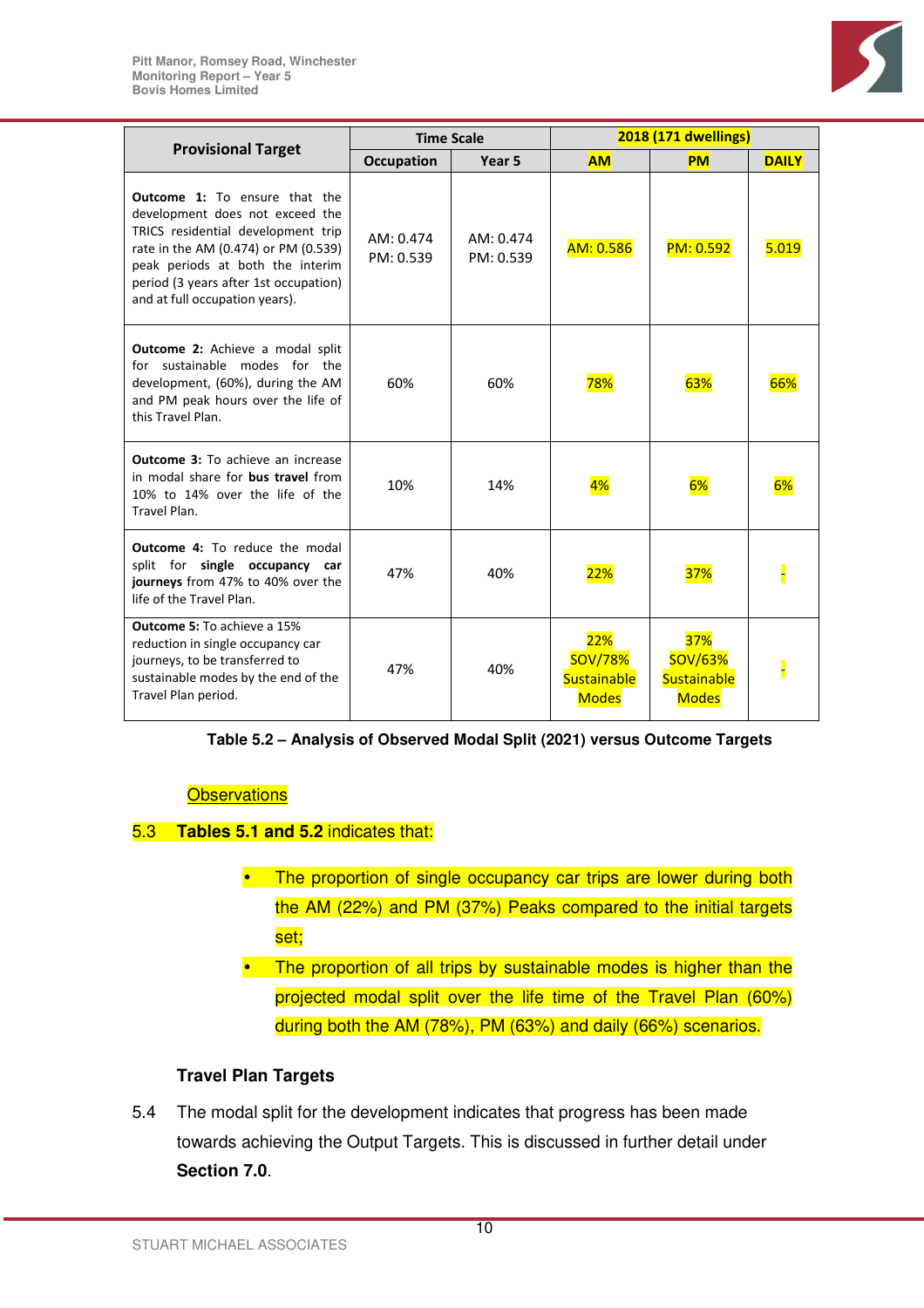

## 5.5 From the summary above, the following observations can be made:

- The observed trip generation demonstrates that the total vehicular trip generation per household is higher than that forecast, during both peak periods.
- Travel by sustainable travel modes is significantly higher than forecast during both peak periods (78% and 63% respectively) and over the 12-hour assessment period (07:00-19:00), for the daily scenario (66%).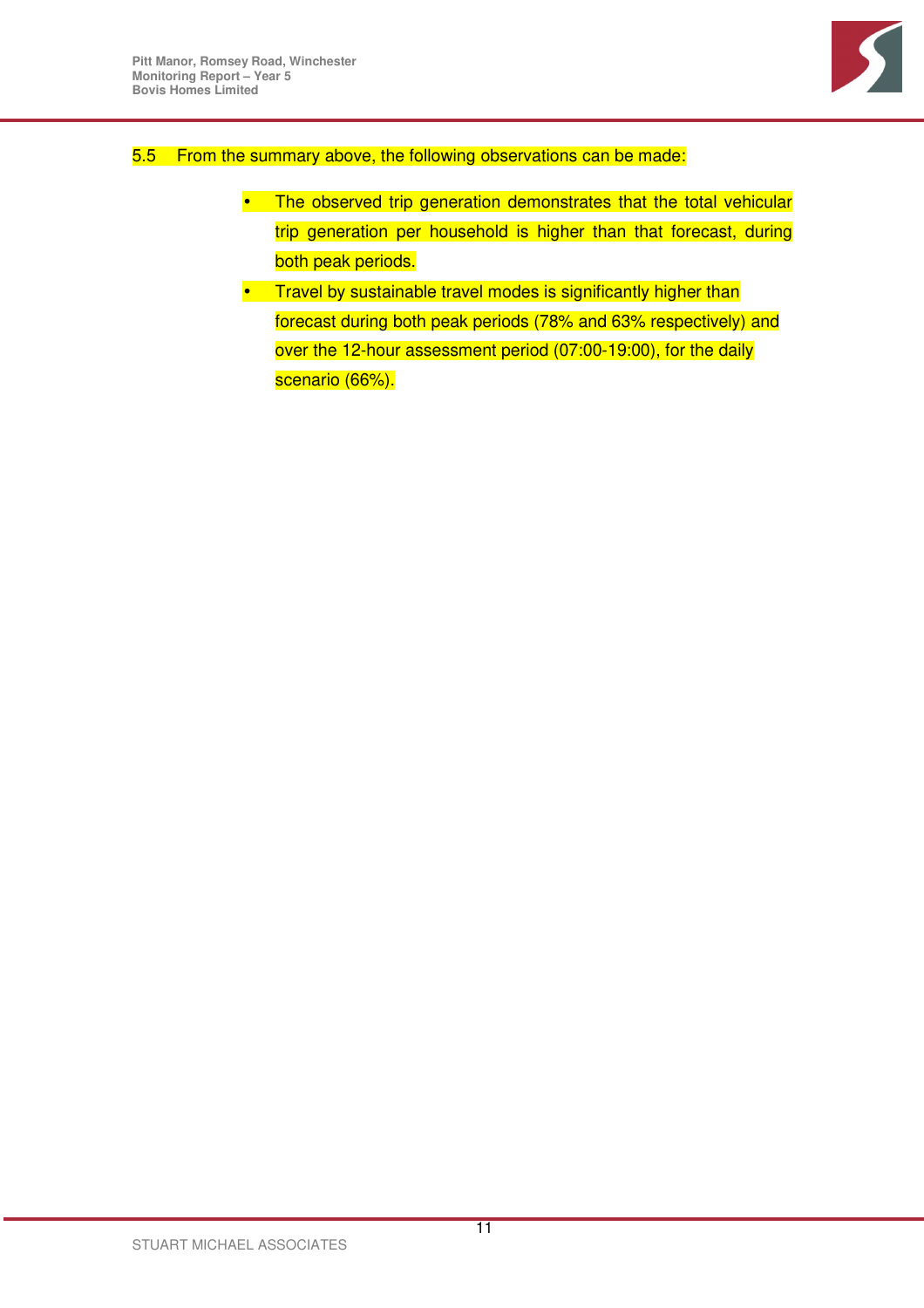

## **6.0 TRAVEL PLAN MEASURES**

- 6.1 The Travel Plan was implemented in time for the opening of the sales suite, ahead of the 1<sup>st</sup> occupation in June 2016. The Travel Plan has, therefore been operational for 5 years at the time of preparing this report.
- 6.2 The following measures have been implemented during this time:
	- Preparation and distribution of a Residential Travel Pack
	- Distribution of subsidised sustainable travel vouchers to encourage and incentivise travel via sustainable modes
	- Distribution of Walking and Cycling maps
	- Issue of bus timetables and route maps
	- Issue of rail timetables
	- Design of a sustainable travel webpage
	- Resident Inductions to newly occupied dwellings
- 6.3 Residential Travel Pack: These have been distributed to each of the occupied households on the development. To date these have been issued to 200 dwellings. The packs have been designed to promote the opportunities for sustainable travel to connect to local services and facilities.
- 6.4 The packs have been distributed by hand by the TPC to each household individually. A welcome letter was also included within the pack introducing the Travel Plan to residents and to set out the purpose of the Travel Pack.
- 6.5 Sustainable Travel Voucher: To encourage residents to travel by local bus services or cycle, each occupied household has been provided with a subsidised travel voucher. The voucher can either be redeemed against travel on local bus services or against cycle purchases made at local cycle stores.
- 6.6 Newsletter: A newsletter was also included within the Travel Pack to residents providing information applicable to Summer such as 'Tips for Cycling in the Summer' and local cycle event information.
- 6.7 Printed Materials: Residents have been provided with bus and rail route maps and timetables to assist with journey planning. Walking and cycling route maps indicating journey distance and time to key destinations within Winchester have also been distributed to residents.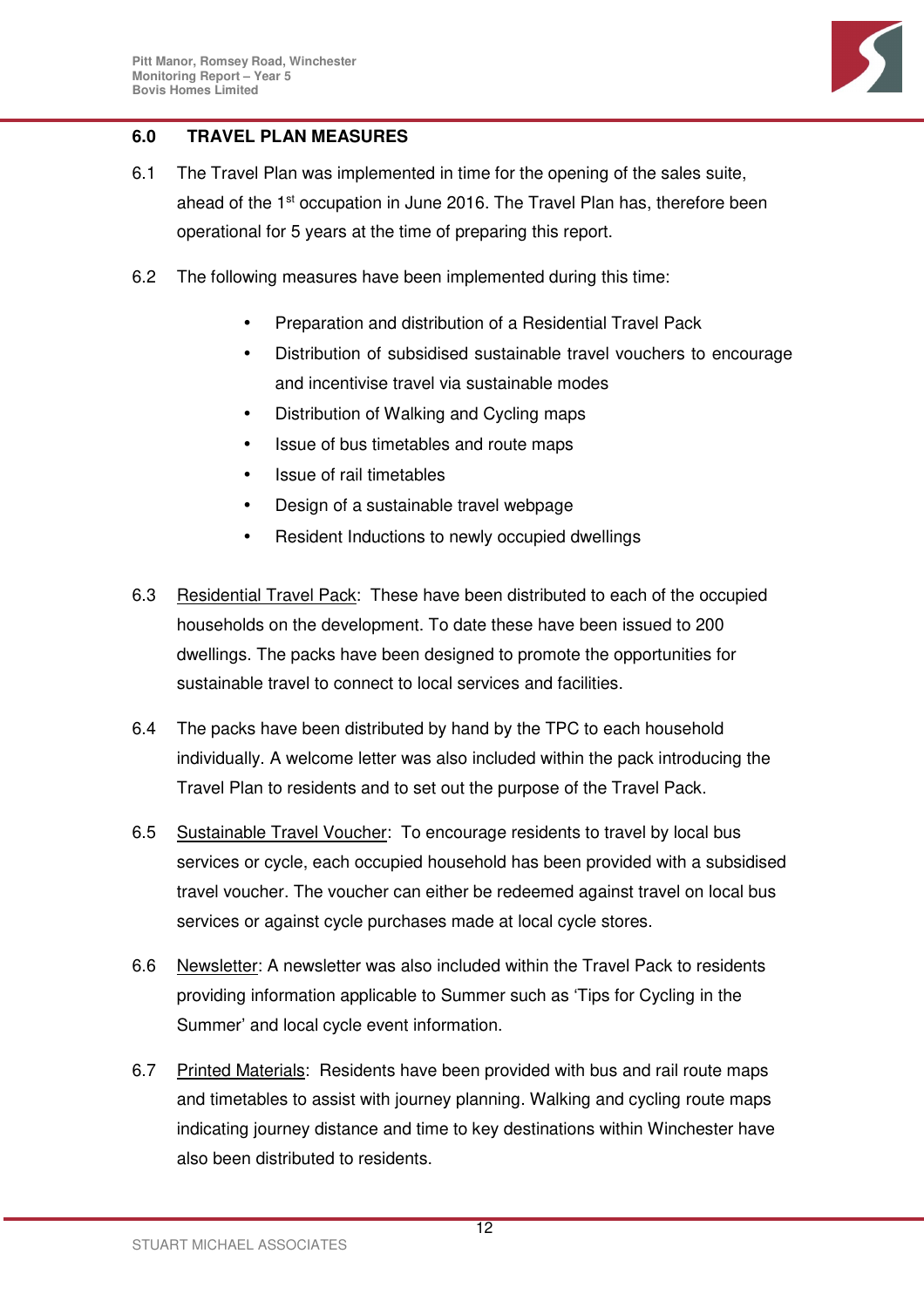

6.1 Resident's Inductions: At the time of distributing the Residential Travel Packs the TPC endeavoured to meet with each household to introduce the Travel Plan and promote the benefits to residents. The face to face interaction enabled the TPC to discuss the Travel Plan with residents and raise awareness of the sustainable travel options available. It also enables the TPC to discuss existing travel patterns and explore how travel patterns could be changed. The key objective of this is to inform each resident and incentivise them to adapt their existing travel patterns.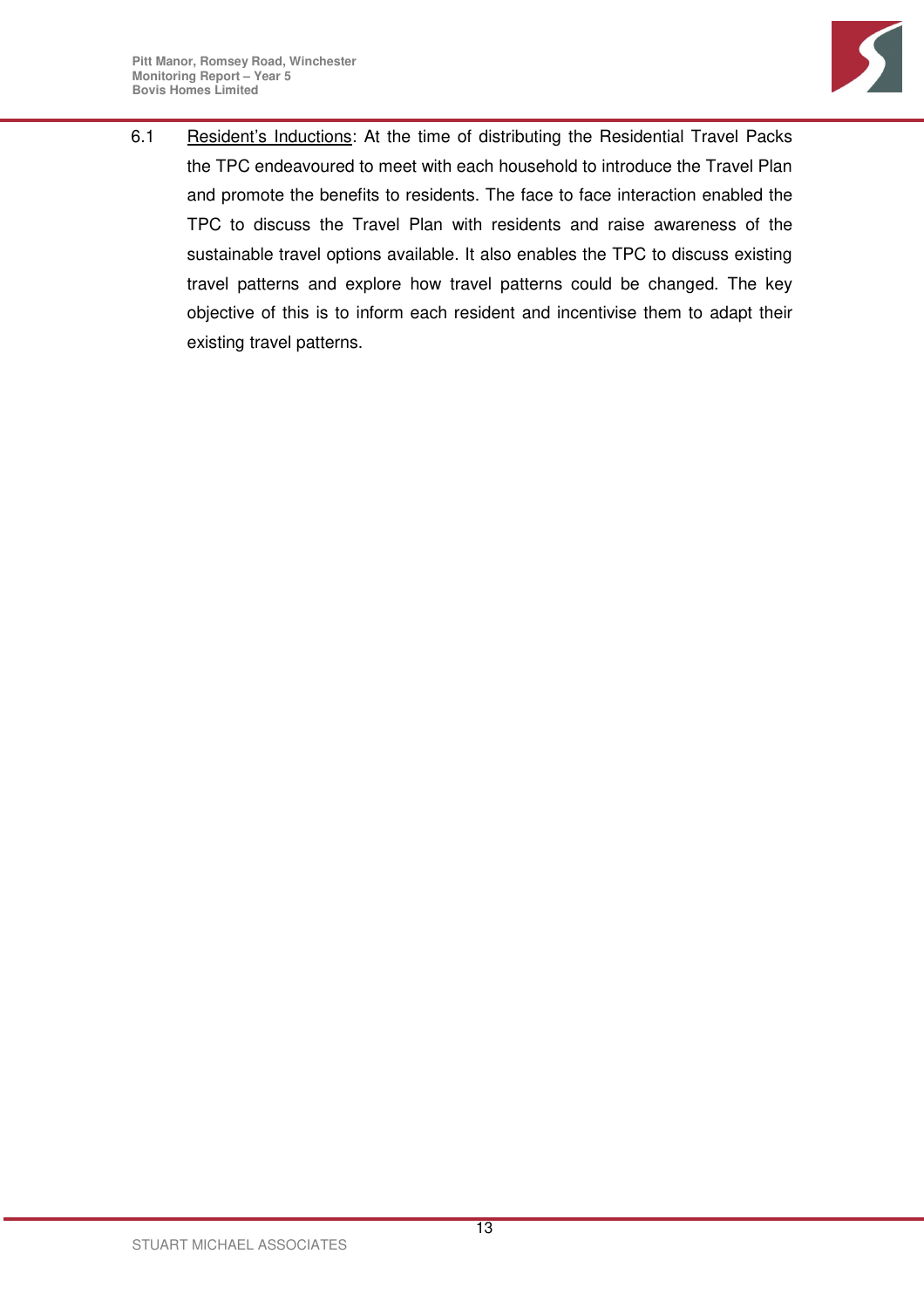

## **7.0 TRAVEL PLAN REVIEW**

7.1 This review is based upon the findings of the **surveys (multi-modal and ATC)** and the analysis of this data versus the forecast trip generation for the Pitt Manor Site. This data has been reviewed against the forecast targets for the development set out in the Travel Plan.

#### Vehicle Trip Generation

7.2 The observed vehicular trip generation is higher than the forecast trip generation during both the AM and PM peak hours as well as throughout the day. This is summarised in **Table 5.2.**

## Multi-Modal Trip Generation

- 7.3 The multi-modal survey results indicate that travel by sustainable travel modes accounts for 78% of all trips associated with the site during the morning peak period (08:00-09:00). During the evening peak period (17:00-18:00) 63% of all journeys are made by sustainable modes. This is higher than the level proposed after 5 years, therefore, it is considered that the Travel Plan is working successfully to reduce the number of car trips associated with the development.
- 7.4 Throughout the life of the Travel Plan further measures will be promoted to help to encourage and incentivise residents to travel more sustainably. This will help to maintain and improve upon the good progress that has already been made.
- 7.5 In view of the current level of trips made on foot, compared to other alternative modes, it is considered that walking presents a suitable method of travel locally. As such the Travel Plan measures will focus on further encouraging travel on foot to access local facilities, this can be achieved by:
	- Further distribution of maps indicating walking routes and associate journey times to key trip ends.
	- Promotion of the health benefits and cost savings to be achieved from walking.
- 7.6 It would prove beneficial to promote the benefits of cycling to residents in the context of travelling over distances of up to 5km. Such distances can often be travelled quicker by bicycle than by car. Measures to encourage cycling would be similar to those to encourage walking.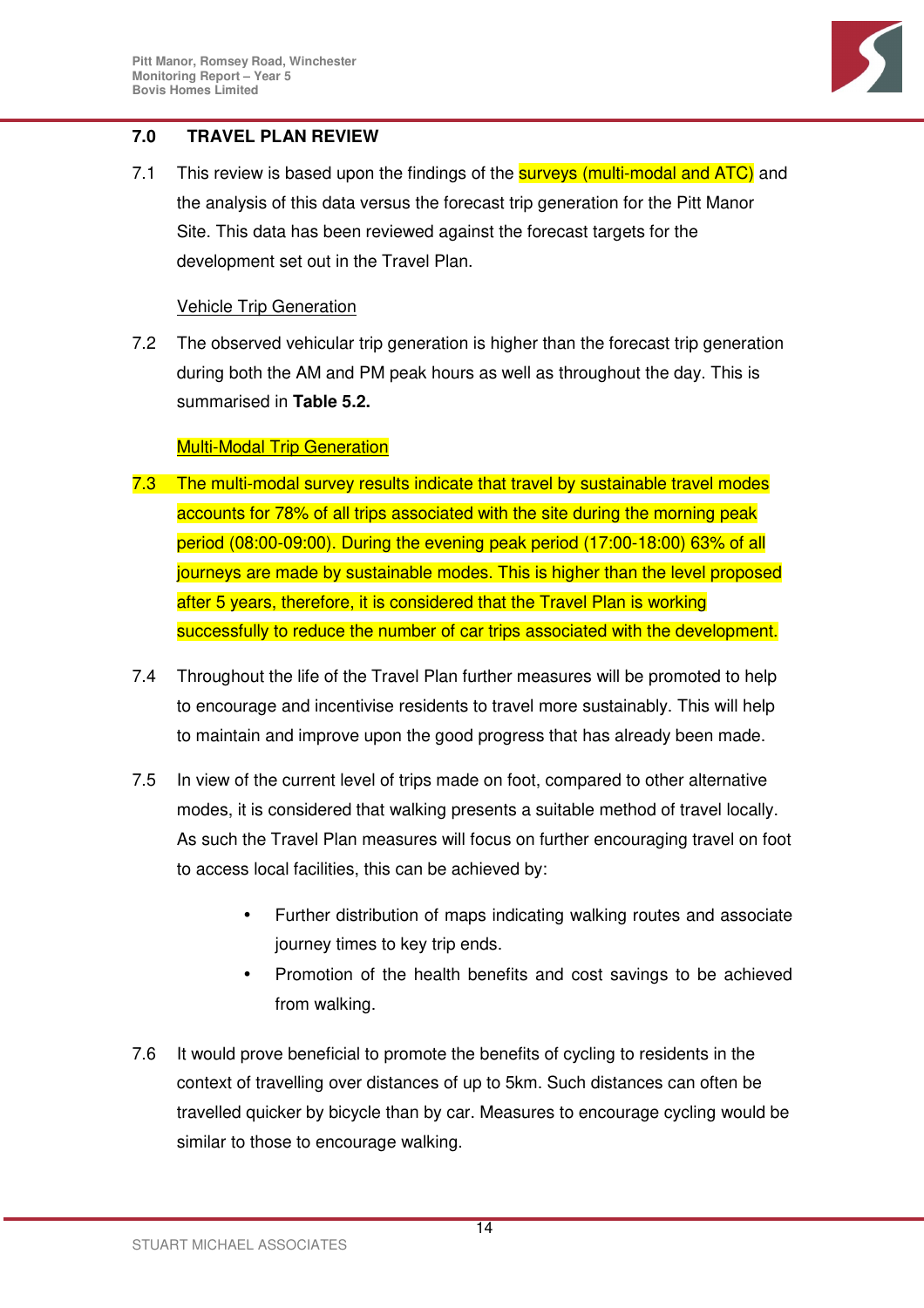

## **Travel Plan Programme**

- 7.7 The Travel Plan will be entering its final few months and will look to build upon the range of successful measures implemented to date. Whilst the measures discussed in Section 6.0 will continue to be implemented, a number of new, additional measures will be introduced to further encourage sustainable travel choices.
- 7.8 Distribution of Residents Travel Information Packs, along with the typical information contained within the packs (e.g. bus/rail timetables, sustainable travel vouchers, newsletter, pedestrian/cycle route maps) will continue to be provided to each new occupant on site.
- 7.9 With the site being fully occupied, it will be necessary to liaise with residents on a regular basis, to establish existing travel behaviour and to understand motives behind their travel choices. Household Travel Questionnaires will be prepared and distributed to each occupied dwelling, to understand travel patterns. This information will then be analysed and provided to the Council in a report. This information will also be used to determine what additional measures might be promoted by the TPC.
- 7.10 Over the next few months continued liaison with key stakeholder groups will take place to help promote sustainable modes. This will included liaison with bus operators, the Council, local businesses and residents.
- 7.11 Further updates will be provided to the Council until the end of the Travel Plan period.